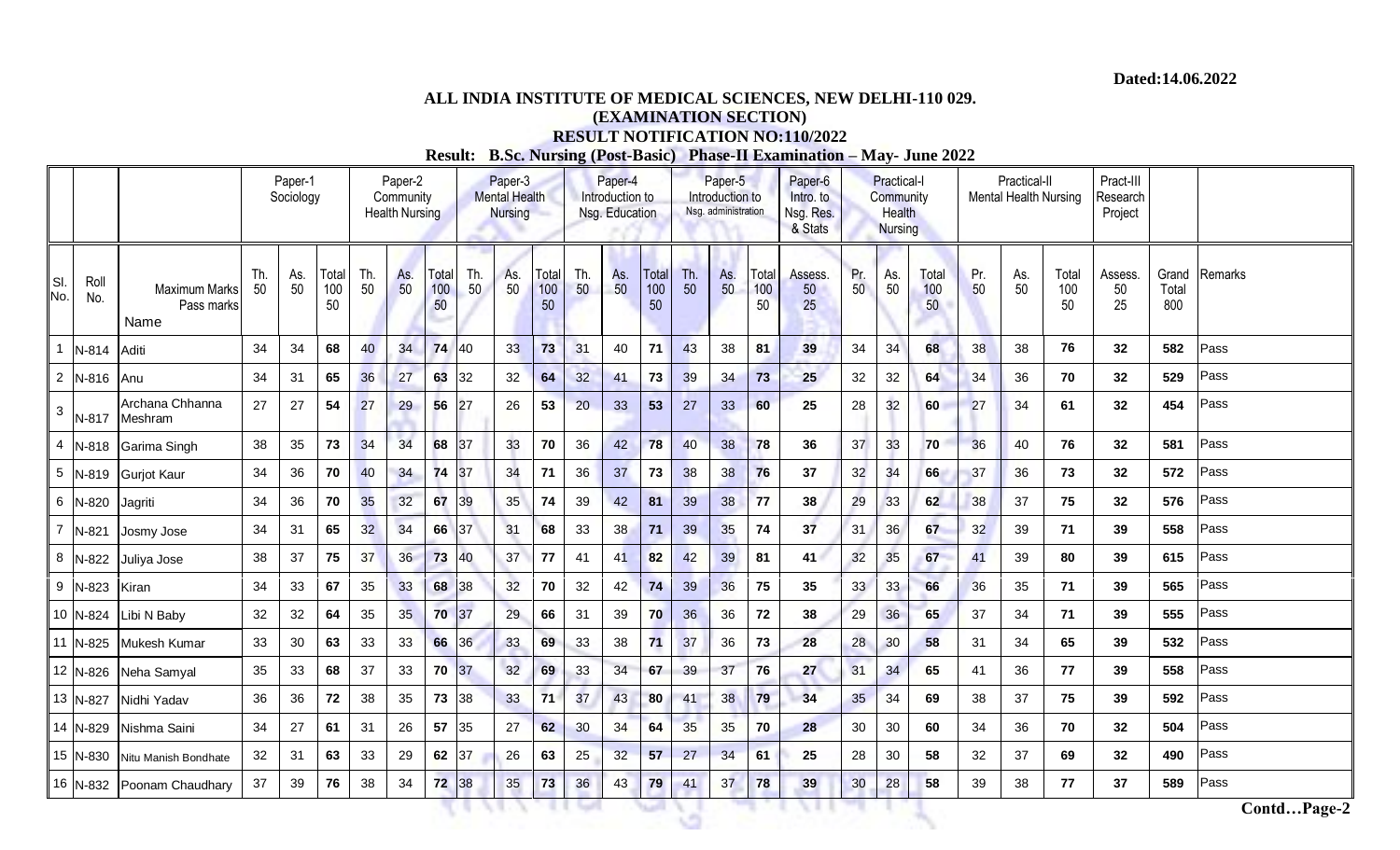|            |             |                                            |           | Paper-1<br>Sociology |                    | Paper-2<br>Community<br><b>Health Nursing</b> |           |                    | Paper-3<br><b>Mental Health</b><br>Nursing |                 |                    | Paper-4<br>Introduction to<br>Nsg. Education |                 |                                 | Paper-5<br>Introduction to<br>Nsg. Administration |           |                                 | Paper-6<br>Intro. to<br>Nsg. Res.<br>& Stats | Practical-I<br>Community<br>Health<br><b>Nursing</b> |           |                    |           | Practical-II<br>Mental Health Nursing |                    | Pract-III<br>Research<br>Project |              |               |
|------------|-------------|--------------------------------------------|-----------|----------------------|--------------------|-----------------------------------------------|-----------|--------------------|--------------------------------------------|-----------------|--------------------|----------------------------------------------|-----------------|---------------------------------|---------------------------------------------------|-----------|---------------------------------|----------------------------------------------|------------------------------------------------------|-----------|--------------------|-----------|---------------------------------------|--------------------|----------------------------------|--------------|---------------|
| SI.<br>No. | Roll<br>No. | <b>Maximum Marks</b><br>Pass marks<br>Name | Th.<br>50 | As.<br>50            | Total<br>100<br>50 | Th.<br>50                                     | As.<br>50 | Total<br>100<br>50 | Th.<br>50                                  | As.<br>50       | Total<br>100<br>50 | Th.<br>50                                    | As.<br>50       | Гоtal<br>100<br>50 <sup>°</sup> | Th.<br>50                                         | As.<br>50 | Total<br>100<br>50 <sup>°</sup> | Assess.<br>50<br>25                          | Pr.<br>50                                            | As.<br>50 | Total<br>100<br>50 | Pr.<br>50 | As.<br>50                             | Total<br>100<br>50 | Assess.<br>50<br>25              | Total<br>800 | Grand Remarks |
|            | $17$ N-833  | Prachi Bhardwaj                            | 34        | 34                   | 68                 | 39                                            | 34        | 73                 | 43                                         | 37              | 80                 | 36                                           | 42              | 78                              | 40                                                | 37        | 77                              | 39                                           | 36                                                   | 32        | 68                 | 40        | 40                                    | 80                 | 37                               | 600          | Pass          |
|            | 18 N-834    | Rahees Khan Mansuri                        | 32        | 27                   | 59                 | 31                                            | 28        | 59                 | 36                                         | 29              | 65                 | 29                                           | 37              | 66                              | 36                                                | 35        | 71                              | 30                                           | 30 <sub>o</sub>                                      | 27        | 57                 | 34        | 33                                    | 67                 | 37                               | 511          | Pass          |
|            | 19 N-835    | Renu Kumari                                | 33        | 31                   | 64                 | 33                                            | 34        | 67                 | 38                                         | 31              | 69                 | 31                                           | 39              | 70                              | 37                                                | 36        | 73                              | 35                                           | 32                                                   | 31        | 63                 | 39        | 39                                    | 78                 | 45                               | 564          | Pass          |
|            | 20 N-836    | Ritu Roadhia                               | 35        | 31                   | 66                 | 35                                            | 33        | 68                 | 37                                         | 32              | 69                 | 30                                           | 37              | 67                              | 39                                                | 36        | 75                              | 35                                           | $30\,$                                               | 34        | 64                 | 39        | 36                                    | 75                 | 45                               | 564          | Pass          |
|            | 21 N-837    | Rosmy John                                 | 35        | 36                   | 71                 | 36                                            | 34        | 70                 | 33                                         | 31              | 64                 | 31                                           | 40              | 71                              | 38                                                | 37        | 75                              | 39                                           | 31                                                   | 35        | 66                 | 39        | 38                                    | 77                 | 45                               | 578          | Pass          |
| 22         | N-838       | Seema                                      | 34        | 34                   | 68                 | 35                                            | 35        | 70                 | 40                                         | 34              | 74                 | 31                                           | 37              | 68                              | 38                                                | 38        | 76                              | 33                                           | 29                                                   | 35        | 64                 | 34        | 36                                    | 70                 | 45                               | 568          | Pass          |
|            | 23 N-839    | Shivani Tyagi                              | 36        | 35                   | 71                 | 38                                            | 36        | 74                 | 37                                         | 35              | 72                 | 33                                           | 43              | 76                              | 39                                                | 37        | 76                              | 43                                           | 32                                                   | 36        | 68                 | 39        | 38                                    | 77                 | 45                               | 602          | Pass          |
|            | 24 N-840    | Shobha Kumari                              | 31        | 30                   | 61                 | 34                                            | 32        | 66                 | 38                                         | 27              | 65                 | 30                                           | 35              | 65                              | 33                                                | 36        | 69                              | 32                                           | 31                                                   | 33        | 64                 | 40        | 36                                    | 76                 | 45                               | 543          | Pass          |
|            | 25 N-841    | Shruti                                     | 33        | 34                   | 67                 | 36                                            | 35        | 71                 | 37                                         | 35              | 72                 | 32                                           | 35              | 67                              | 37                                                | 36        | 73                              | 32                                           | 32                                                   | 35        | 67                 | 36        | 37                                    | 73                 | 45                               | 567          | Pass          |
| 26         | N-842       | Sonali Surendra<br>Meshram                 | 31        | 28                   | 59                 | 27                                            | 32        | 59                 | 33                                         | 25              | 58                 | 20                                           | 35              | 55                              | 29                                                | 36        | 65                              | 25                                           | 29                                                   | 33        | 62                 | 32        | 33                                    | 65                 | 45                               | 493          | Pass          |
|            | 27 N-843    | Surya Krishnan                             | 36        | 37                   | 73                 | 33                                            | 36        | 69                 | 39                                         | 34              | 73                 | 35                                           | 40              | 75                              | 37                                                | 39        | 76                              | 40                                           | 33                                                   | 35        | 68                 | 37        | 37                                    | 74                 | 38                               | 586          | Pass          |
|            | 28 N-844    | Tanya Sethi                                | 37        | 36                   | 73                 | 38                                            | 36        | 74                 | 38                                         | 35 <sub>5</sub> | 73                 | 38                                           | 43              | 81                              | 40                                                | 40        | 80                              | 41                                           | 34                                                   | 38        | 72                 | 41        | 42                                    | 83                 | 38                               | 615          | Pass          |
|            | 29 N-845    | Tarushi                                    | 32        | 28                   | 60                 | 33                                            | 32        | 65                 | 37                                         | 26              | 63                 | 25                                           | 34              | 59                              | 37                                                | 37        | 74                              | 32                                           | 32                                                   | 37        | 69                 | 40        | 38                                    | 78                 | 38                               | 538          | Pass          |
|            | 30 N-846    | Varshita Vyas                              | 38        | 37                   | 75                 | 40                                            | 27        | 67                 | 36                                         | 32              | 68                 | 38                                           | 41              | 79                              | 40                                                | 38        | 78                              | 40                                           | 36                                                   | 34        | 70                 | 40        | 38                                    | 78                 | 38                               | 593          | Pass          |
|            | 31 N-847    | Yamini Warkhade                            | 36        | 33                   | 69                 | 34                                            | 32        | 66                 | 35                                         | 33              | 68                 | 33                                           | 37              | 70                              | 34                                                | 36        | 70                              | 33                                           | 30                                                   | 33        | 63                 | 38        | 36                                    | 74                 | 38                               | 551          | Pass          |
|            | 32 N-848    | Bela Kumari                                | 33        | 30                   | 63                 | 35                                            | 31        | 66                 | 36                                         | 30              | 66                 | 30                                           | 38              | 68                              | 32                                                | 35        | 67                              | 29                                           | 30                                                   | 32        | 62                 | 34        | 34                                    | 68                 | 38                               | 527          | Pass          |
|            |             | 33 N-849 Sanwar Mal Lamba                  | 32        | 26                   | 58                 | 27                                            | 29        | 56                 | 31                                         | 25              | 56                 | $20\,$                                       | 33 <sup>°</sup> | 53                              | 28                                                | 33        | 61                              | 25                                           | 31                                                   | 34        | 65                 | 25        | 34                                    | 59                 | 38                               | 471          | Pass          |

G

## **Page-2 Result: B.Sc. Nursing (Post-Basic) Phase-II Examination – May- June 2022**

×.

*Contd...Page-3*